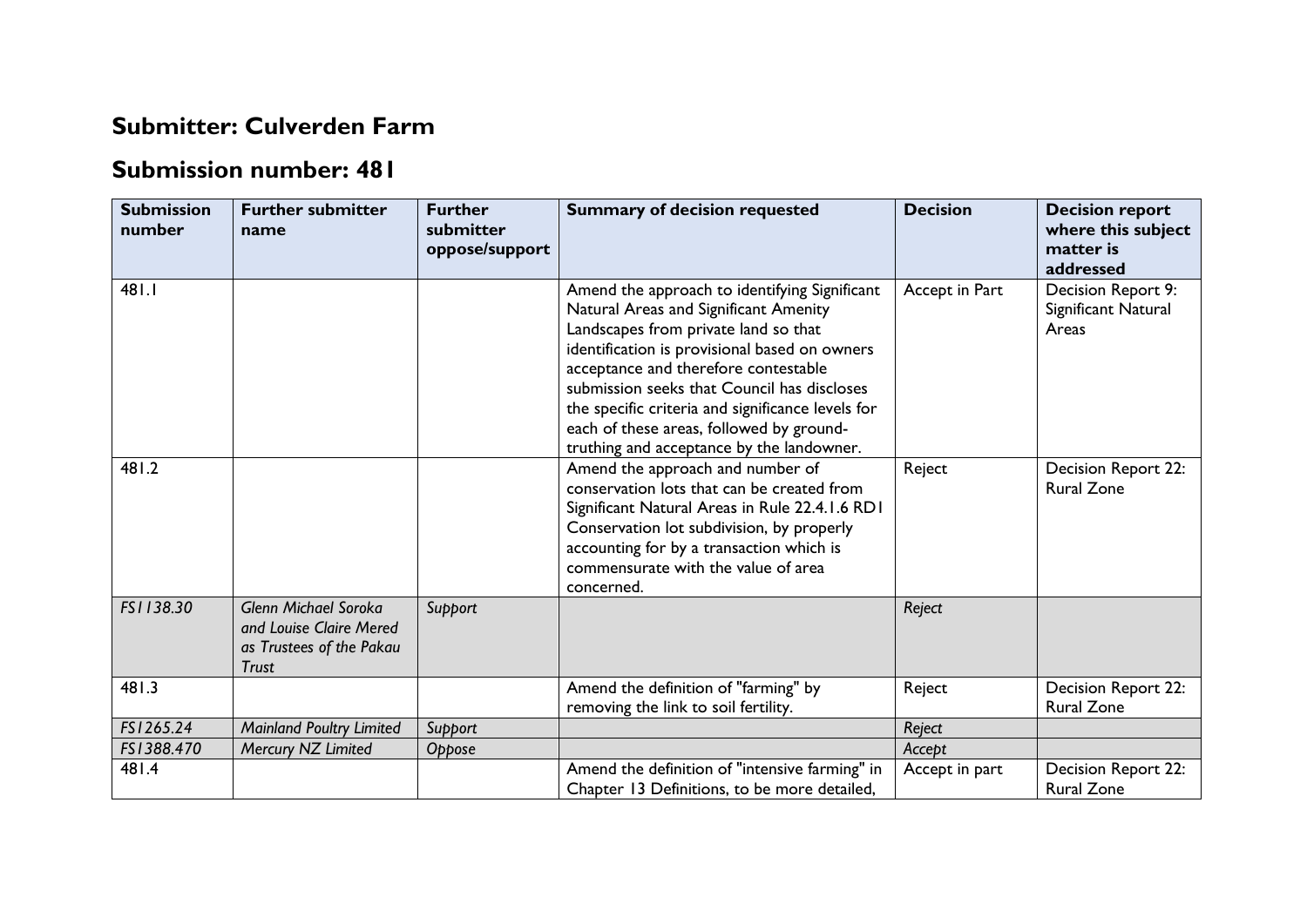| <b>Submission</b><br>number | <b>Further submitter</b><br>name                                               | <b>Further</b><br>submitter<br>oppose/support | <b>Summary of decision requested</b>                                                                                                                                                                                                                                                                                                                                                                                                                                                                                                                   | <b>Decision</b> | <b>Decision report</b><br>where this subject<br>matter is<br>addressed |
|-----------------------------|--------------------------------------------------------------------------------|-----------------------------------------------|--------------------------------------------------------------------------------------------------------------------------------------------------------------------------------------------------------------------------------------------------------------------------------------------------------------------------------------------------------------------------------------------------------------------------------------------------------------------------------------------------------------------------------------------------------|-----------------|------------------------------------------------------------------------|
|                             |                                                                                |                                               | in the context of Rule 22.4.1.3 RD1<br>Restricted Discretionary Activities.                                                                                                                                                                                                                                                                                                                                                                                                                                                                            |                 |                                                                        |
| FS1171.60                   | Phoebe Watson for<br><b>Barker &amp; Associates on</b><br>behalf of T&G Global | Oppose                                        |                                                                                                                                                                                                                                                                                                                                                                                                                                                                                                                                                        | Accept in part  |                                                                        |
| FS1265.32                   | <b>Mainland Poultry Limited</b>                                                | Oppose                                        |                                                                                                                                                                                                                                                                                                                                                                                                                                                                                                                                                        | Accept in part  |                                                                        |
| FS1316.29                   | Alstra (2012) Limited                                                          | Oppose                                        |                                                                                                                                                                                                                                                                                                                                                                                                                                                                                                                                                        | Accept in part  |                                                                        |
| 481.5                       |                                                                                |                                               | Delete the limits on volume, area and cut in<br>Rule 22.2.3.3 PI Earthworks- Significant<br>Natural Areas where the purpose is to<br>maintain existing farming infrastructure.<br><b>AND</b><br>Amend Rule 22.2.3.3 PI Earthworks-<br>Significant Natural Areas, to allow earthworks<br>for new farming infrastructure including<br>fencing, tracks and drains.<br><b>AND</b><br>No specific decision sought but submission<br>opposes limits on earthworks within 1.5m of<br>boundaries in Rule 22.2.3.3 PI Earthworks-<br>Significant Natural Areas. | Accept          | Decision Report 9:<br>Significant Natural<br>Areas                     |
| 481.6                       |                                                                                |                                               | Delete the limits on volume, area and cuts in<br>Rule 22.2.3.4 PI Earthworks within Landscape<br>and Natural Character Areas, for the<br>purposes of maintaining existing farming<br>infrastructure.<br><b>AND</b><br>Amend Rule 22.2.3.4 PI Earthworks within<br>Landscape and Natural Character Areas to<br>permit earthworks for new infrastructure                                                                                                                                                                                                 | Reject          | Decision Report 10:<br>Landscapes                                      |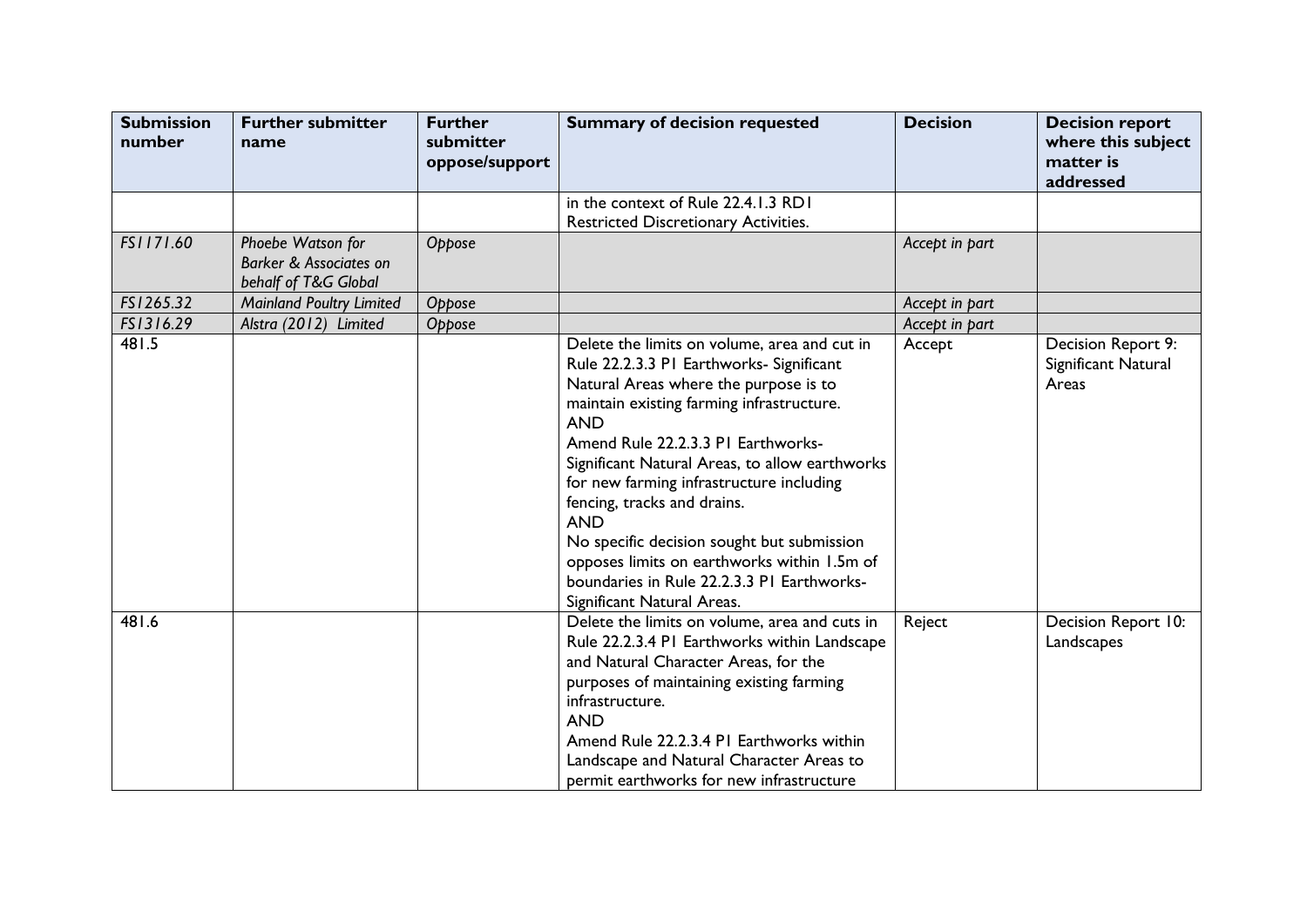| <b>Submission</b><br>number | <b>Further submitter</b><br>name | <b>Further</b><br>submitter<br>oppose/support | <b>Summary of decision requested</b>                                                                                                                                                                                                                                                                                                                                                                                                                                                                                                                                                                                                                                                | <b>Decision</b> | <b>Decision report</b><br>where this subject<br>matter is<br>addressed |
|-----------------------------|----------------------------------|-----------------------------------------------|-------------------------------------------------------------------------------------------------------------------------------------------------------------------------------------------------------------------------------------------------------------------------------------------------------------------------------------------------------------------------------------------------------------------------------------------------------------------------------------------------------------------------------------------------------------------------------------------------------------------------------------------------------------------------------------|-----------------|------------------------------------------------------------------------|
|                             |                                  |                                               | within these areas such as fencing, tracks and<br>drains.                                                                                                                                                                                                                                                                                                                                                                                                                                                                                                                                                                                                                           |                 |                                                                        |
| 481.7                       |                                  |                                               | Amend the limit of 250m2 for indigenous<br>vegetation clearance for building and access in<br>Rule 22.2.7 P3 Indigenous vegetation<br>clearance inside a Significant Natural Area as<br>it is not enough allowance for both a platform<br>for building and driveway.                                                                                                                                                                                                                                                                                                                                                                                                                | Reject          | Decision Report 9:<br>Significant Natural<br>Areas                     |
| FS1340.80                   | TaTa Valley Limited              | Support                                       |                                                                                                                                                                                                                                                                                                                                                                                                                                                                                                                                                                                                                                                                                     | Reject          |                                                                        |
| FS1377.116                  | <b>Havelock Village Limited</b>  | Support                                       |                                                                                                                                                                                                                                                                                                                                                                                                                                                                                                                                                                                                                                                                                     | Reject          |                                                                        |
| 481.8                       |                                  |                                               | Delete the limits in respect to area, species,<br>height, age and location of indigenous<br>vegetation removal in Rule 22.2.8 PI<br>Indigenous Vegetation clearance outside a<br>Significant Natural Area for the maintenance<br>of productive pasture.<br><b>AND</b><br>Amend Rule 22.2.8 PI Indigenous Vegetation<br>clearance outside a Significant Natural Area,<br>to allow vegetation clearance for new farming<br>infrastructure including fencing, tracks and<br>drains;<br><b>AND</b><br>Amend Rule 22.2.8 PI Indigenous Vegetation<br>clearance outside a Significant Natural Area,<br>to allow vegetation clearance for new<br>dwellings and buildings including access. | Reject          | Decision Report 9:<br>Significant Natural<br>Areas                     |
| 481.9                       |                                  |                                               | Amend Rule 22.3.4.1 P2 Height - Building<br>General, to increase the maximum height<br>limit to 10 metres for buildings within a                                                                                                                                                                                                                                                                                                                                                                                                                                                                                                                                                    | Accept in Part  | Decision Report 22:<br><b>Rural Zone</b>                               |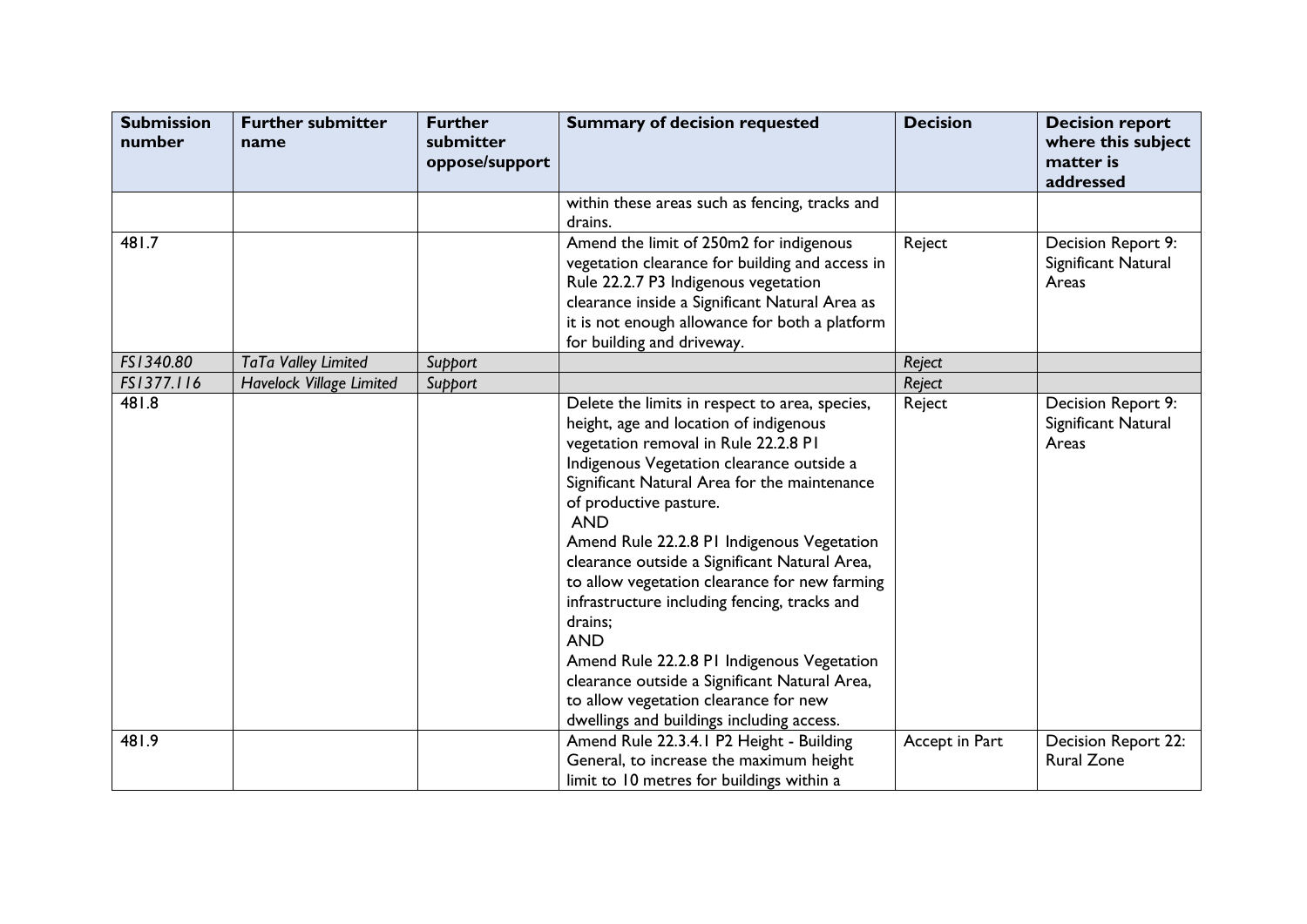| <b>Submission</b><br>number | <b>Further submitter</b><br>name | <b>Further</b><br>submitter<br>oppose/support | <b>Summary of decision requested</b>                                                                                                                                                                                                                                                                                                                                                | <b>Decision</b> | <b>Decision report</b><br>where this subject<br>matter is<br>addressed |
|-----------------------------|----------------------------------|-----------------------------------------------|-------------------------------------------------------------------------------------------------------------------------------------------------------------------------------------------------------------------------------------------------------------------------------------------------------------------------------------------------------------------------------------|-----------------|------------------------------------------------------------------------|
|                             |                                  |                                               | Significant Amenity Landscape for permitted<br>farming activities and buildings.<br><b>OR</b><br>Delete the Significant Amenity Landscape<br>overlay from the Proposed District Plan, if<br>the amendments sought to Rule 22.3.4.1 P2<br>Height- Building General above are not<br>accepted.                                                                                        |                 |                                                                        |
| 481.10                      |                                  |                                               | Delete the proposed limit of 20m3 for fill in<br>Rule 22.2.3.3 P2 Earthworks- Significant<br>Natural Areas.                                                                                                                                                                                                                                                                         | Reject          | Decision Report 22:<br><b>Rural Zone</b>                               |
| 481.11                      |                                  |                                               | Amend the number of conservation lots that<br>can be created from Significant Natural Areas<br>in Rule 22.4.1.6 RD1 Conservation lot<br>subdivision, particularly for Significant Natural<br>Areas under 5ha and over 10ha.<br><b>AND</b><br>Offer suitable monetary compensation for all<br>Significant Natural Areas proportional to the<br>size of the Significant Natural Area. | Reject          | Decision Report 22:<br><b>Rural Zone</b>                               |
| FS1267.2                    | <b>Dermot Murphy</b>             | Support                                       |                                                                                                                                                                                                                                                                                                                                                                                     | Reject          | Decision Report 22:<br><b>Rural Zone</b>                               |
| 481.12                      |                                  |                                               | No specific decision sought but submission<br>opposes the restrictions on subdivision<br>boundaries to avoid dividing a Significant<br>Amenity Landscape in Rule 22.4.2 RD1 Title<br>Boundaries - Natural hazard area,<br>contaminated land, Significant Amenity<br>Landscape, notable trees, intensive farming<br>activities, aggregate extraction areas.                          | Reject          | Decision Report 9:<br>Significant Natural<br>Areas                     |